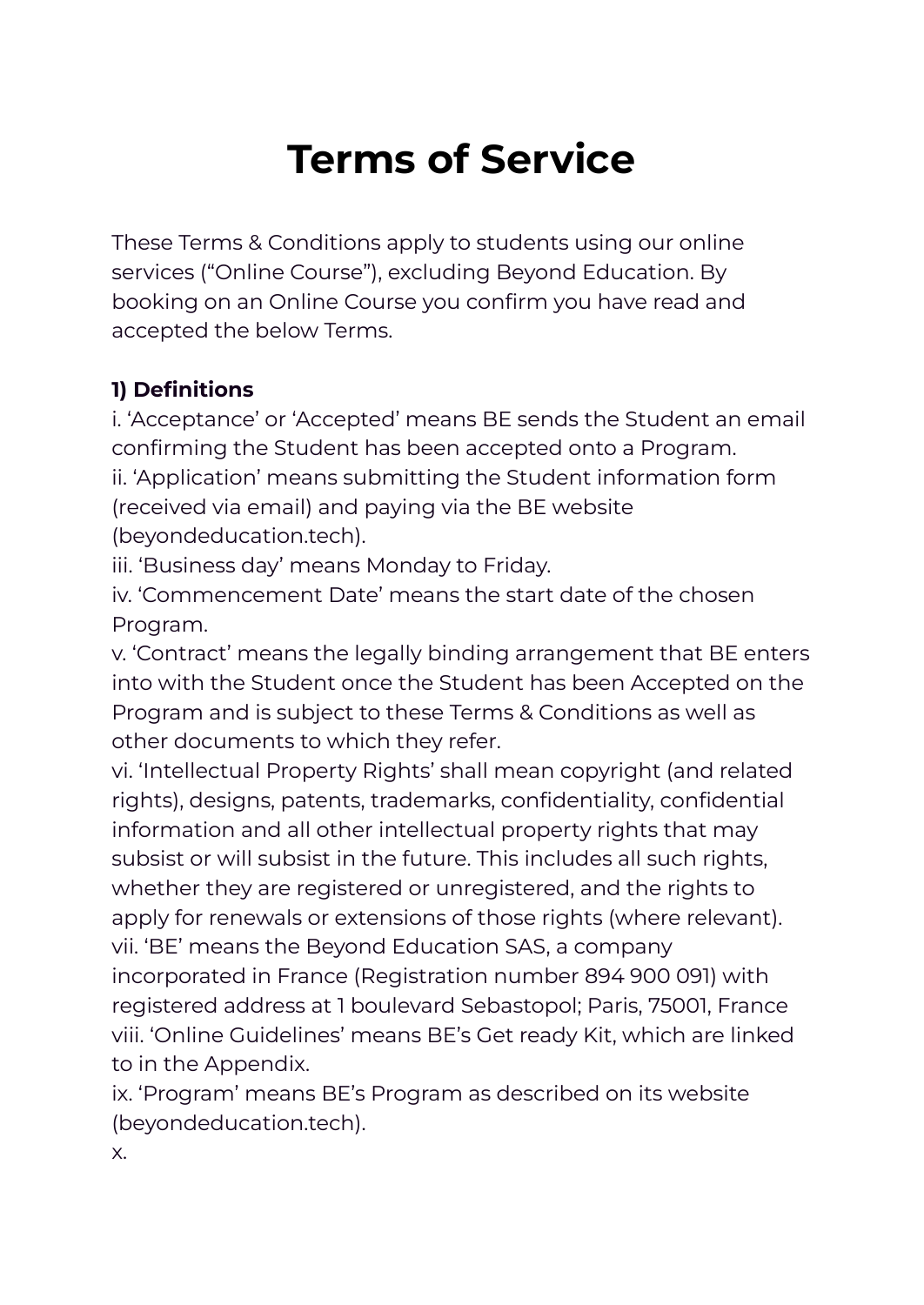'Student' means the student and, where he is a minor, includes his parents or guardian

xi. 'Student Information Form' means the important form the Student/Parent is asked to fill in before 26th of June 2022. xii. 'Student Content' means any content the Student provides during the Program, including any content on the Platform. Such content shall at all times comply with the Online Guidelines xiii. 'VAT' means value added tax as provided for in [article](https://www.legifrance.gouv.fr/codes/article_lc/LEGIARTI000041471177/) 289 of code general of taxes. Prices are shown TTC (all taxes included). The VAT number of Beyond Education is FR 51894900091

xiv. 'Graduate' means the Student successfully completes and graduates from the Online Course, and includes the event at which the graduation is announced ('Graduation'), Graduation **Certificate** 

xv. 'Platform' means the technology platform that hosts and delivers content. The Platform is currently hosted by the 'Platform Provider', circle.co, here and is subject to the Platform Provider's terms and conditions and privacy policy, (though this may change in the future). Platform provider is hosted by [Dreamshaper.](https://dreamshaper.com/pt/) xvi. 'Content' means educational live or recorded video, audio and written content provided by BE Community Buddies xvi. 'BE Community Buddy' means a tutor, mentor, speaker or staff member

## **2) Application and Student Information Form**

i. By making an Application, the Student acknowledges that they have read this Contract and that they will be bound by this Contract if they are notified of Acceptance by BE.

ii. The Student must be aged between 12-21 at the start of the Program unless otherwise agreed in writing.

iii. The Student must be able to speak, understand and read English to an Intermediate/Upper Intermediate/Advanced English level. The Student's English language level must be above Common European Framework Level B2. If BE determines at its sole discretion that the Student's English proficiency is not at this level, BE reserves the right to either remove the Student from his Program without refund.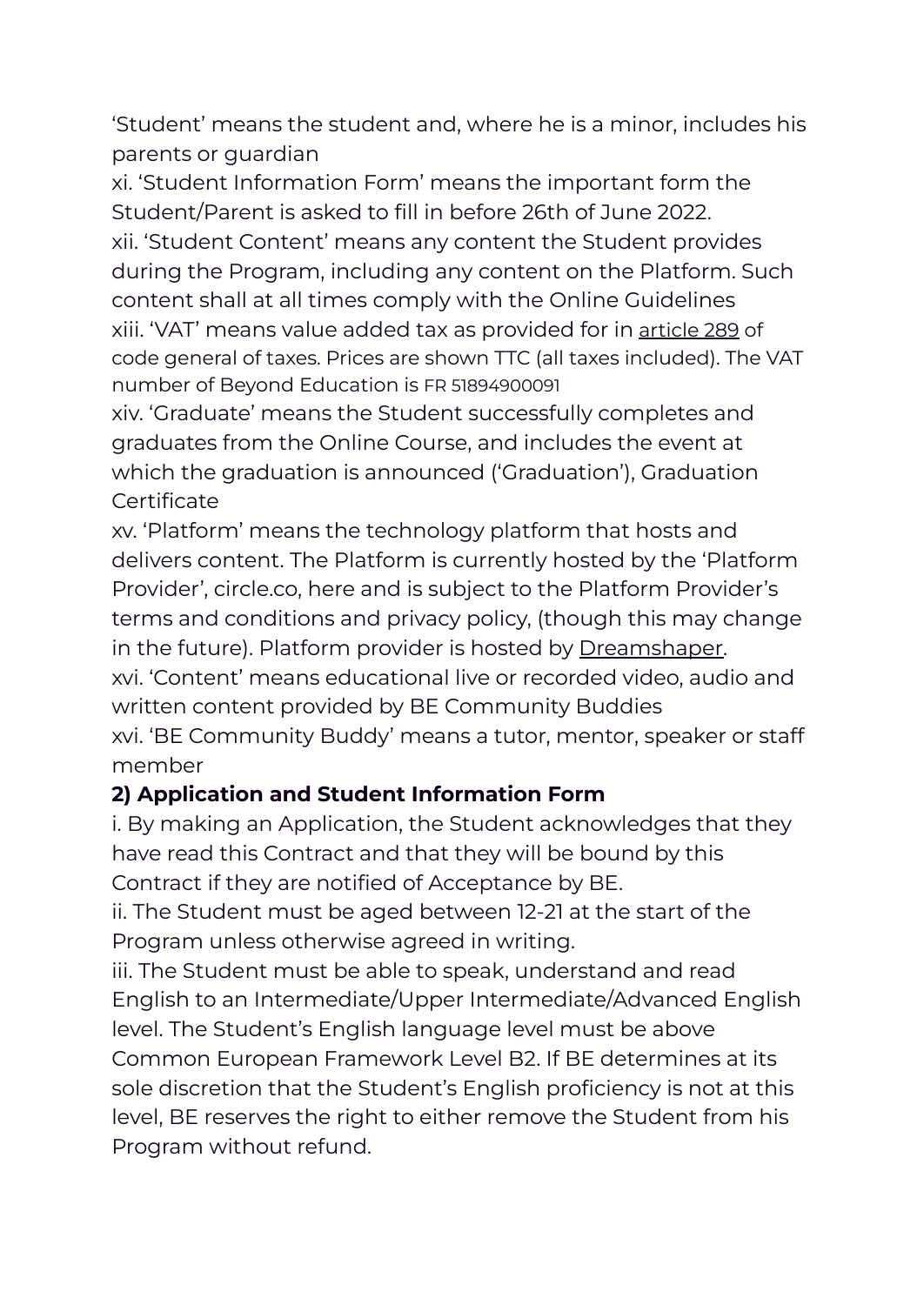iv. If the Student does not fill in the Student Information Form before 26th of June, or, in the sole judgement of BE, has not filled this in accurately or comprehensively, BE can't be responsible for any acts or omissions BE makes related to any information that would have otherwise been expected to have been written on the Student Information Form.

## **3) Acceptance**

i. By submitting an Application, this does not constitute Acceptance. Any Acceptance is solely at the discretion of BE subject to reviewing the Student's Application, including their personal statement. BE may request further information before making a decision regarding Acceptance.

ii. The Student's place is not confirmed until they have paid the full fees.

iii. BE reserves the right to withdraw any offer that is made to the Student, or terminate the Contract if it transpires that the Application is inaccurate or incomplete

## **4) Payment**

i. Fees are inclusive of VAT where appropriate and when outlined on the invoice.

ii. Payment must be made in euros via Stripe, or, at the discretion of BE, by another method. The Student should bear in mind that some banks will charge a fee for transferring the money, or the exchange rate may fluctuate, and it is the Student's responsibility to cover these payments and ensure that the exact amount is received by BE

iii. The Online Course fees are not refundable in any circumstance except in accordance with clause 5 (i)

iv. All payments made or to be made under this Contract shall be made in full, without any deduction, withholding, set-off or counterclaim on account of any taxes or otherwise.

## **5) Cancellations**

i. The Student has the right to cancel this Contract but no refund will be made. If this contract is cancelled by the Student, the Student is entitled to transfer their place to another Student. ii. If the Student wishes to cancel this Contract in accordance with clause 5.i, BE must be notified in writing here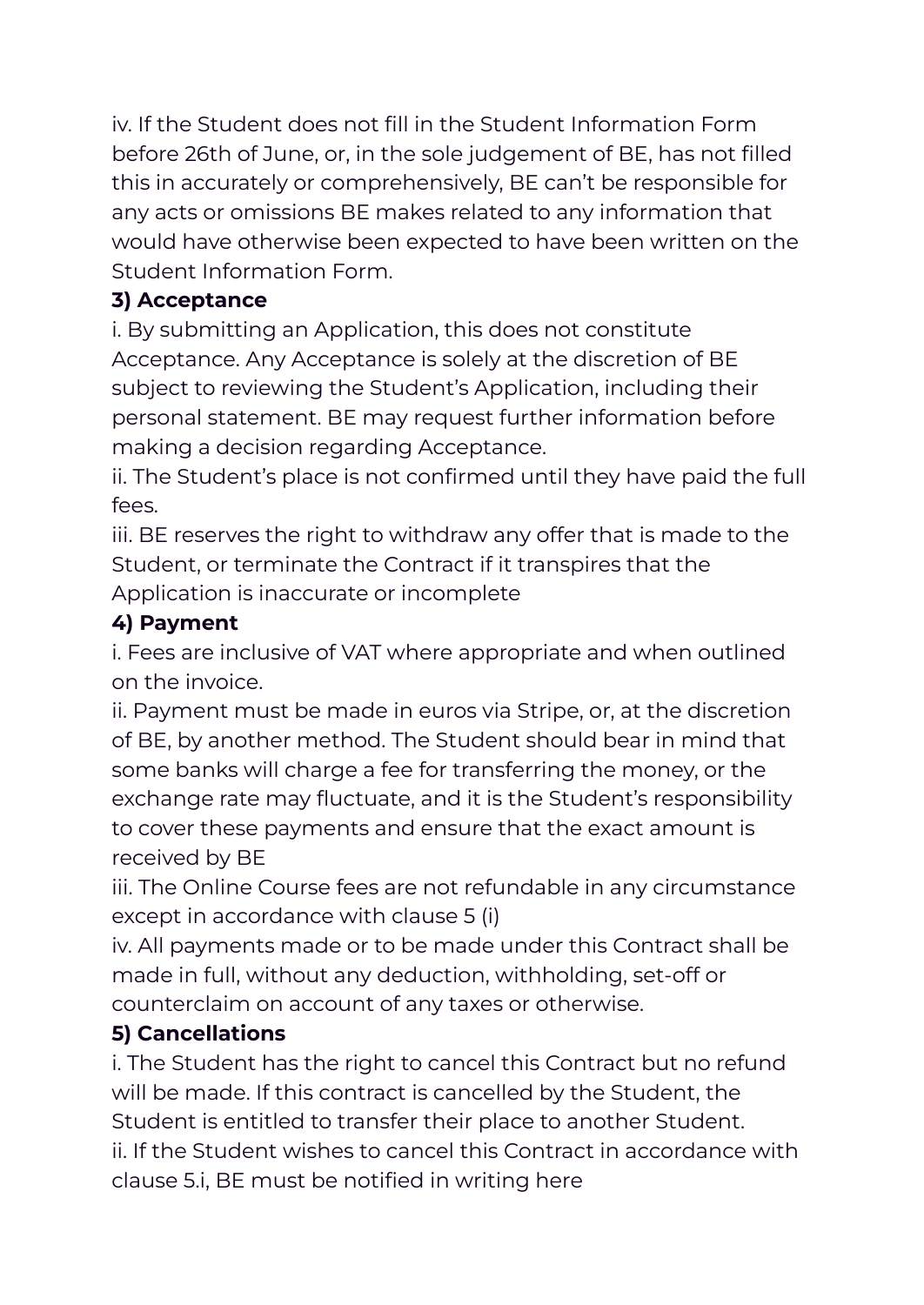contact@beyondeducation.tech providing all the necessary information.

# **6) Termination**

i. BE reserves the right at any time to terminate this Contract by written notice without refunding any fees to the Student if BE determines at its sole discretion that:

a) Payment of the fees in full has not been made within 7 days of the invoice.

b) The Student has not fully filled in the Student Information Form before the 26 June, or, in the sole judgement of BE, has not filled this in accurately or comprehensively.

c) The Student has not updated BE immediately about any changes to the details in the Student Information Form.

d) In the sole judgement of BE, the Student is medically unfit to participate in the Program.

e) The Student does not meet the English language level, or does not pay the additional fees for this, after BE has determined at its sole discretion that the Student's English proficiency is not at the level required for the Program, in accordance with clause 2 (iii) f) The Student has behaved unacceptably, missed classes, broken any of BE's Online Guidelines (in Get Ready Kit) or any French law. BE also reserves the right to refer such instances to the relevant authorities such as the police.

g) In the event that BE terminates this Contract under this section 6), the Student will not be allowed to Graduate, will be prohibited from attending the Celebration and will not receive their certificate, or letter of recommendation or tutor report (or, if the Student has been issued with their certificate, letter of recommendation or tutor report these will be withdrawn).

ii. The rights, liabilities or remedies of either party shall not be affected after termination, nor will the continuance of any of this Contract's provision (to the extent to which it is expressed or by implication intended to continue)

# **7) Limitation of Liability**

i. BE will not be liable to the Student or any connected persons for any claims, costs, expenses or damages (including but not limited to property, personal belongings or money), losses (including but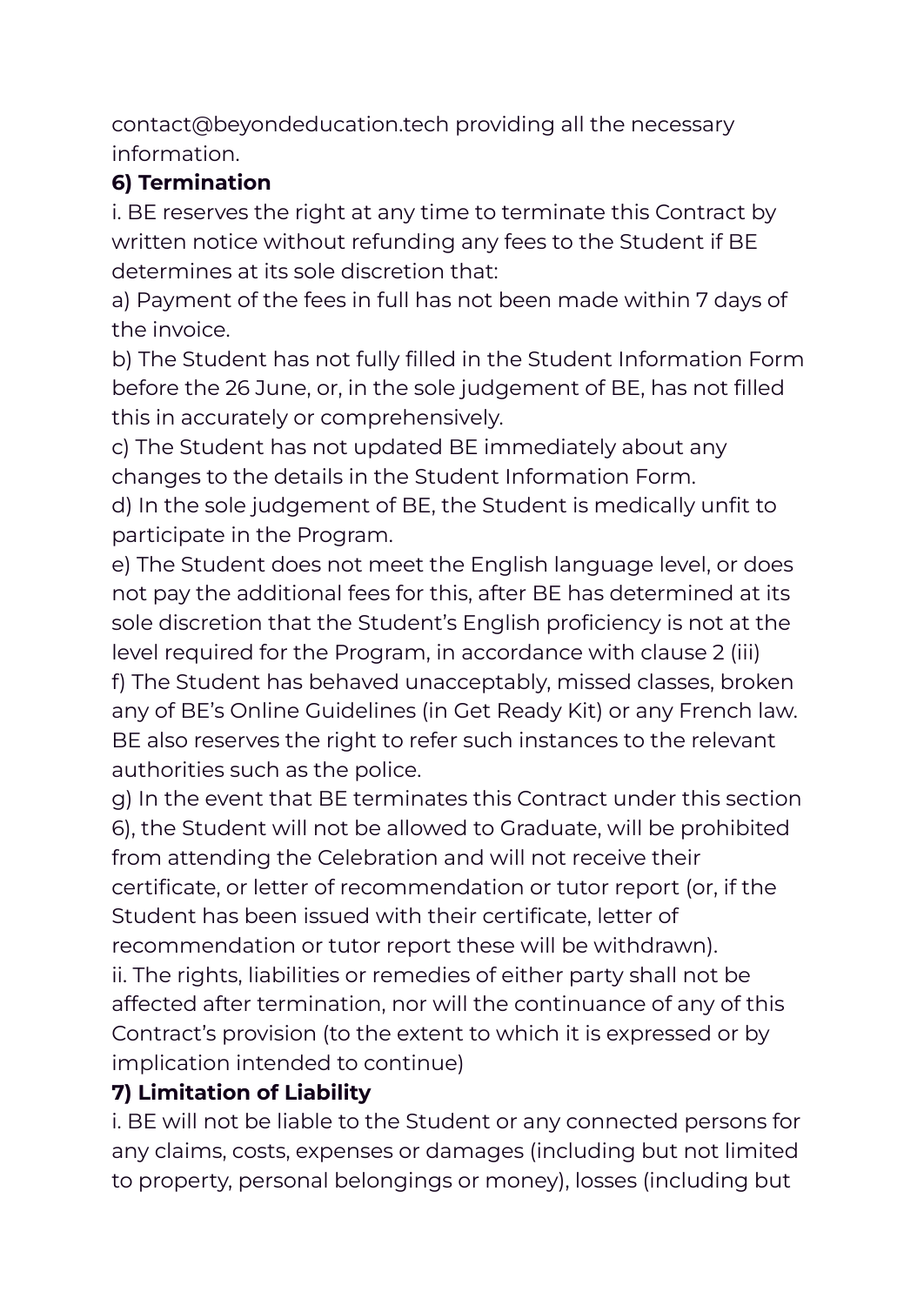not limited to loss of profits, revenue, data, contracts or opportunities) or any liabilities of any kind (whether direct or indirect), except for death or personal injury resulting from proven negligence in an French court of law. Without limiting the generality of this clause, BE will not accept liability in the following circumstances:

a) Loss of or damage to personal belongings whether or not caused by BE's negligence. Students are advised to arrange insurance to cover such eventualities

b) If the failure or improper performance of this Contract is the fault or part-fault of the Student, or is the fault of someone else not connected with BE or third parties involved in the provision of the Program

c) Any unusual or unforeseeable circumstances beyond BE's control, the consequences of which could not have been avoided even if all due care had been exercised

d) If the failure or breach of this Contract is in whole or in part attributable to the occurrence of any event that BE could, even with reasonable care, not have foreseen.

ii. The Student will indemnify and keep indemnified BE from and against any losses, claims, costs, expenses or damages or any liabilities of any kind incurred by it as a direct or indirect result of a breach of this Contract or a violation of BE's Online Guidelines by the Student

iii. Where BE makes any payment to the Student arising from this Contract, the Student must assign to BE or its insurers any rights it may have to pursue any other third party. The Student must also provide BE and its insurers with all assistance required.

#### **8) The Student agrees:**

i. Not to participate in any act or illegal activity that may bring BE, any of its facilities or software BE uses into disrepute ii. To abide by BE's Online Guidelines and the decisions of BE's staff. In the event of any breaches of these Online Guidelines or decisions of BE's staff, BE reserves the right to terminate this Contract in accordance with Clause 6.

iii. To abide by BE's policies including, the Online Guidelines.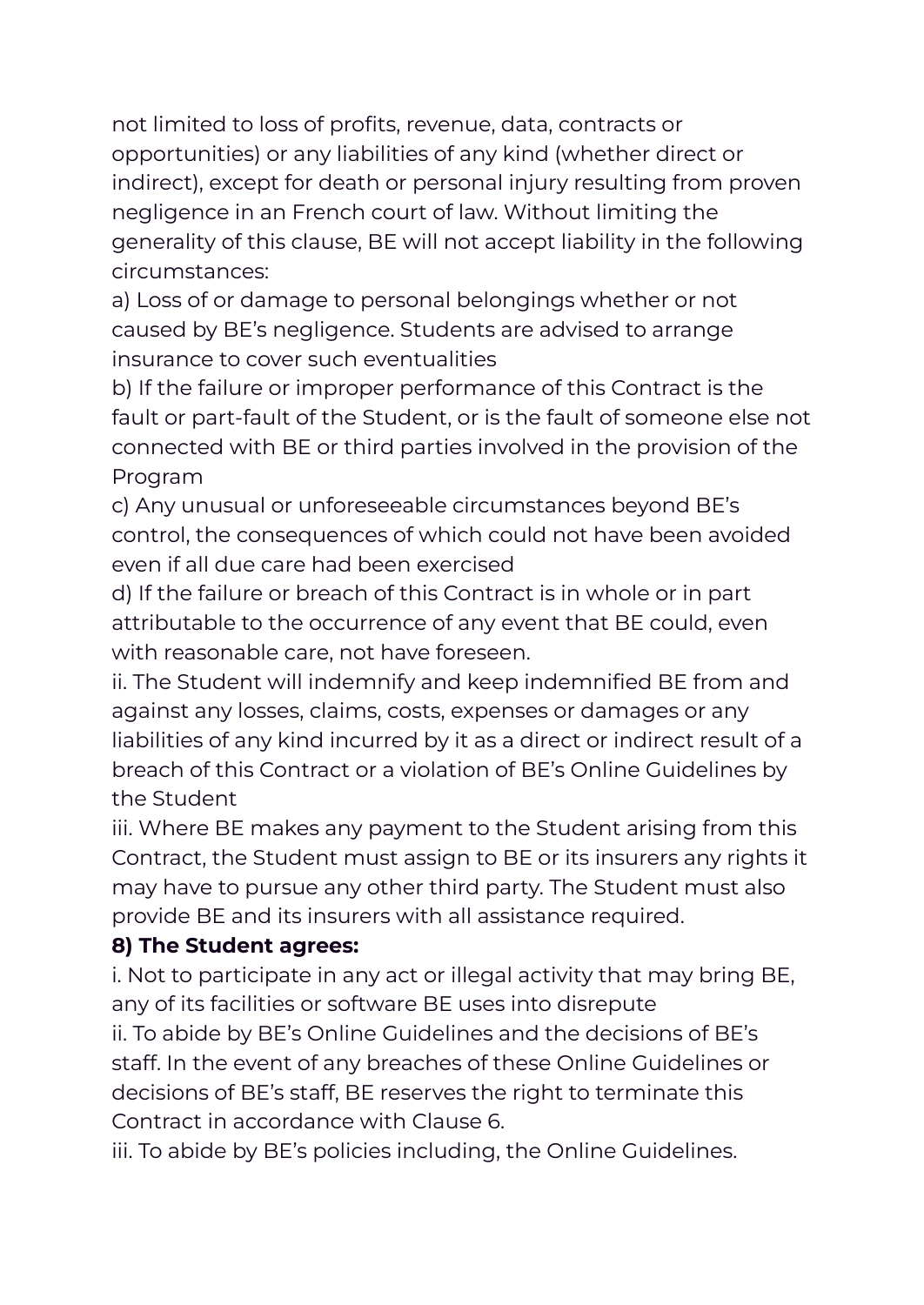iv. To indemnify BE from and against any and all damages, losses, expenses, claims, costs and reimbursements as a result of any infringement by the Student of any third party's Intellectual Property Rights.

v. To indemnify BE from and against any and all damages, losses, expenses, claims, costs and reimbursements arising from any connection with any act or omission of the Student.

vi. To behave considerably, responsibly and co-operatively towards anyone involved with BE, including fellow students, Community Buddies and staff.

vii. Not to damage property, premises or persons, and to fully indemnify BE for any costs incurred in such damage.

viii. Not to make use of the name, logos, crest, trademarks, coat of arms or insignia of Beyond Education and other such organisations BE contracts with, except where written permission has been given.

ix. Not to publish any material by any medium relating to BE, its staff, students, facilities or any other person or body BE has a relationship with without BE's written permission

x. Not to give interviews or statements to any form of media outlet (including social media) in relation to BE unless given written permission to do so by BE.

xi. To immediately withdraw any material given to any form of media outlet (including social media) where permission was not given by BE.

xii. To provide BE with an unlimited worldwide license to use any Student Content for its business use and promotional activities, to warrant that any work it creates as part of its participation in a Program is not plagiarised and does not infringe any third party Intellectual Property Rights, and to provide an unlimited license to BE to use such work on its marketing materials, website and social media.

xiii. That live Program content may be recorded, stored and used by BE, for the purpose of Program quality control

xiv) That anything the Student posts on the Platform or on any other software BE uses (such as Zoom) will represent their own views and will not contain (or link to) any unlawful, threatening or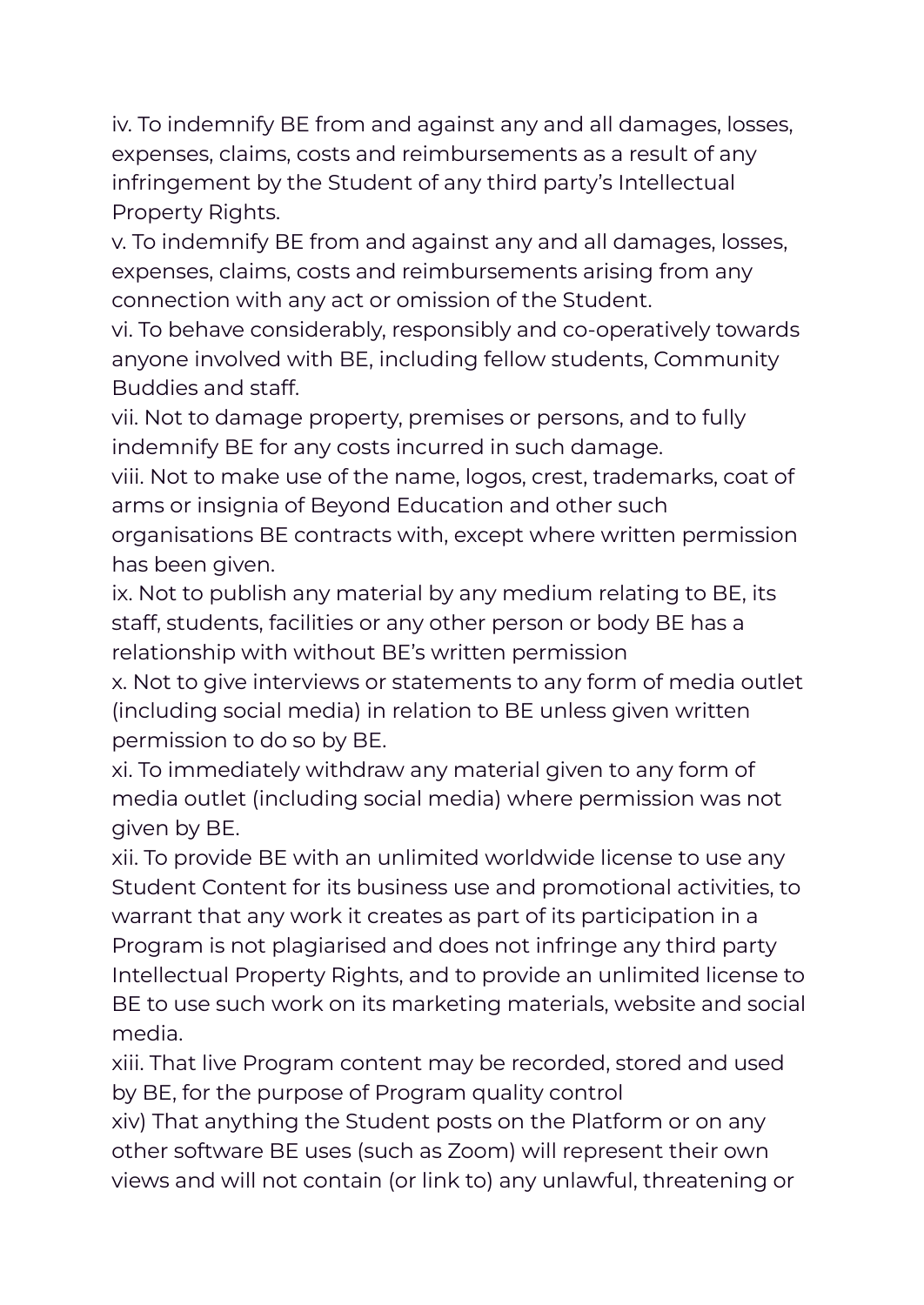offensive material and the Student agrees to be fully liable and to indemnify BE for any damage caused by their breach of this clause

## **9) Notices**

i. All notices shall be in English and in legible writing and be deemed duly given if signed by, or on behalf of, a duly authorised officer of the party giving the notice

ii. Notices shall be deemed to have been duly given:

a) when delivered, if delivered by courier or other messenger (including registered mail) during normal business hours of the recipient; or

b) when sent, if transmitted by e-mail and a successful transmission report or return receipt is generated; or

c) on the fifth business day following mailing, if mailed by national ordinary mail, postage prepaid; or

d) on the tenth business day following mailing, if mailed by airmail, postage prepaid.

In each case addressed to the most recent address, e-mail address, or facsimile number notified to the other party.

iii. Service of any document for the purposes of any legal proceedings concerning or arising out of this Contract shall be effected by either party by causing such document to be delivered to the other party at its registered or principal office, or to such other address as may be notified to one party by the other party in writing from time to time.

## **10) Data Protection**

BE will comply with the General Data Protection Regulation (2016/679). Full details of how BE handles the personal data of Students and others are contained in the Data Protection Policy on our website.

## **11) Force Majeure**

i. BE shall not be liable for any failure, delay or part-performance in performing their obligations where such failure or delay results from any cause that is beyond their reasonable control. Such causes include, but are not limited to: power failure, Internet Service Provider failure, third party service or facility withdrawal, industrial action, civil unrest, fire, flood, storms, earthquakes, outbreak of contagious or other notifiable human or animal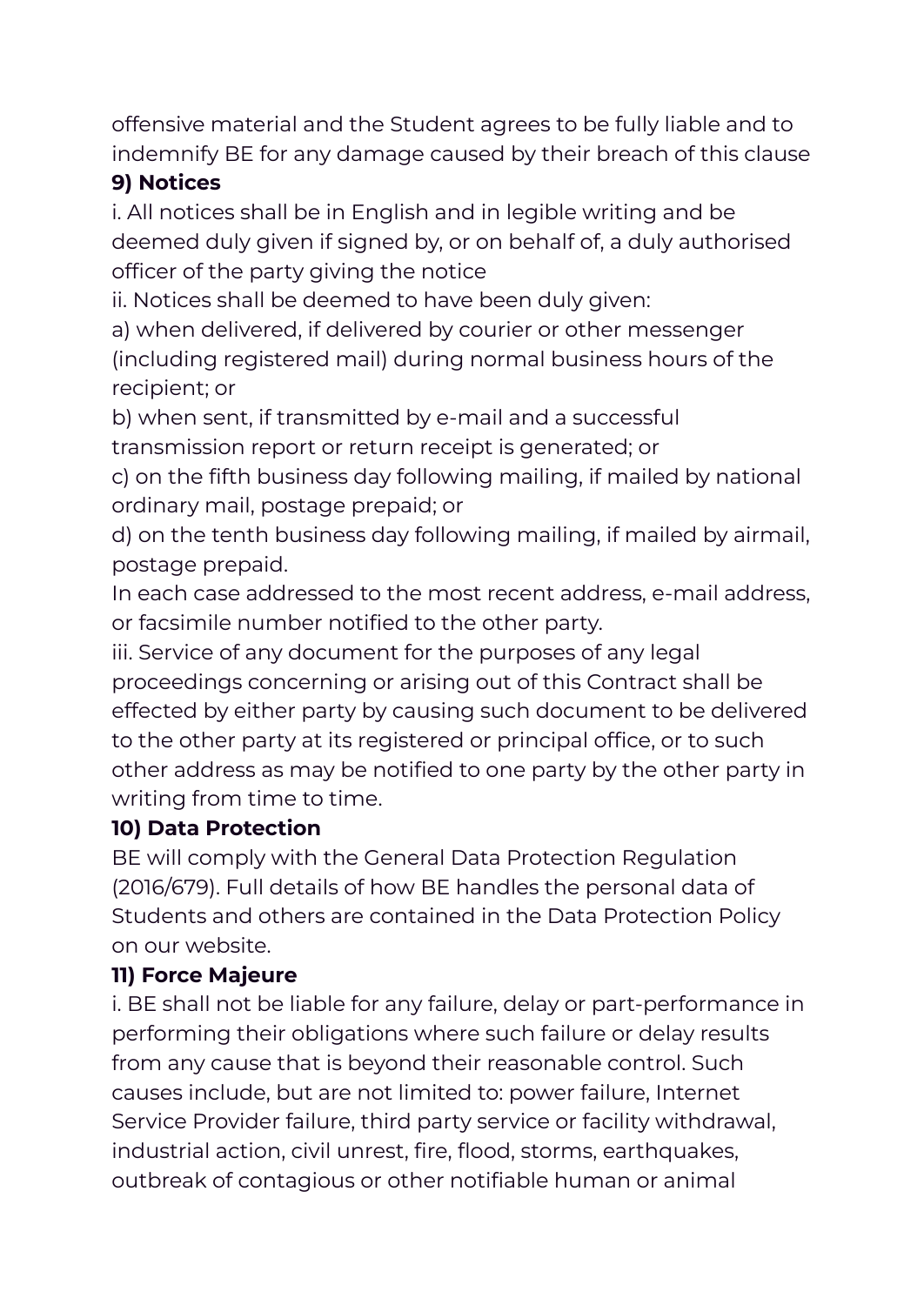infection, disease or condition, air traffic disruption, acts of terrorism, acts of war, governmental action or changes in legislation/regulation, any direction of a competent local or national authority (or fear of such), or any other event that is beyond the control of BE ("Force Majeure Event").

ii. If a Force Majeure Event or disruption from such an event occurs, BE may terminate this Contract by written notice to the Student

iii. Should the Program be cancelled, postponed or otherwise adversely impacted as a result of a Force Majeure Event, there shall be no refunds for payments already received by BE. If economically and administratively viable for BE to do so, BE will make all reasonable efforts to offer a place at a future Program to the Student, subject to availability, and shall not be liable for any additional expenses the Student may incur (including, but not limited to, travel or accommodation) because of cancellation or postponement of the Program and in attending a future Program. BE shall not be required to offer such an alternative place, does not guarantee that it will do so, and shall not be required to offer any refund or monetary compensation to the Student in such cases. For the avoidance of doubt, the occurrence of a Force Majeure Event shall in no circumstances place any requirement on BE to make any form of reimbursement, compensation or refund

#### **12) Recordings & Promotional activities**

i. Online sessions may be recorded and the recording may be made available publicly to enable other students and parents to be able to watch the recording. If the Student does not agree to this, they must not turn their camera on during the recording ii. The Student should advise BE in writing before the Commencement Date if he/she would prefer not to participate in recordings or photographs for promotional purposes and unless otherwise instructed in writing beforehand, BE may use these images for its business use and promotional activities on an ongoing basis

iii. At the beginning and end of the Program, BE will ask the Student to fill in an evaluation questionnaire. BE may use statistics and quotes from these to promote future Programs, and may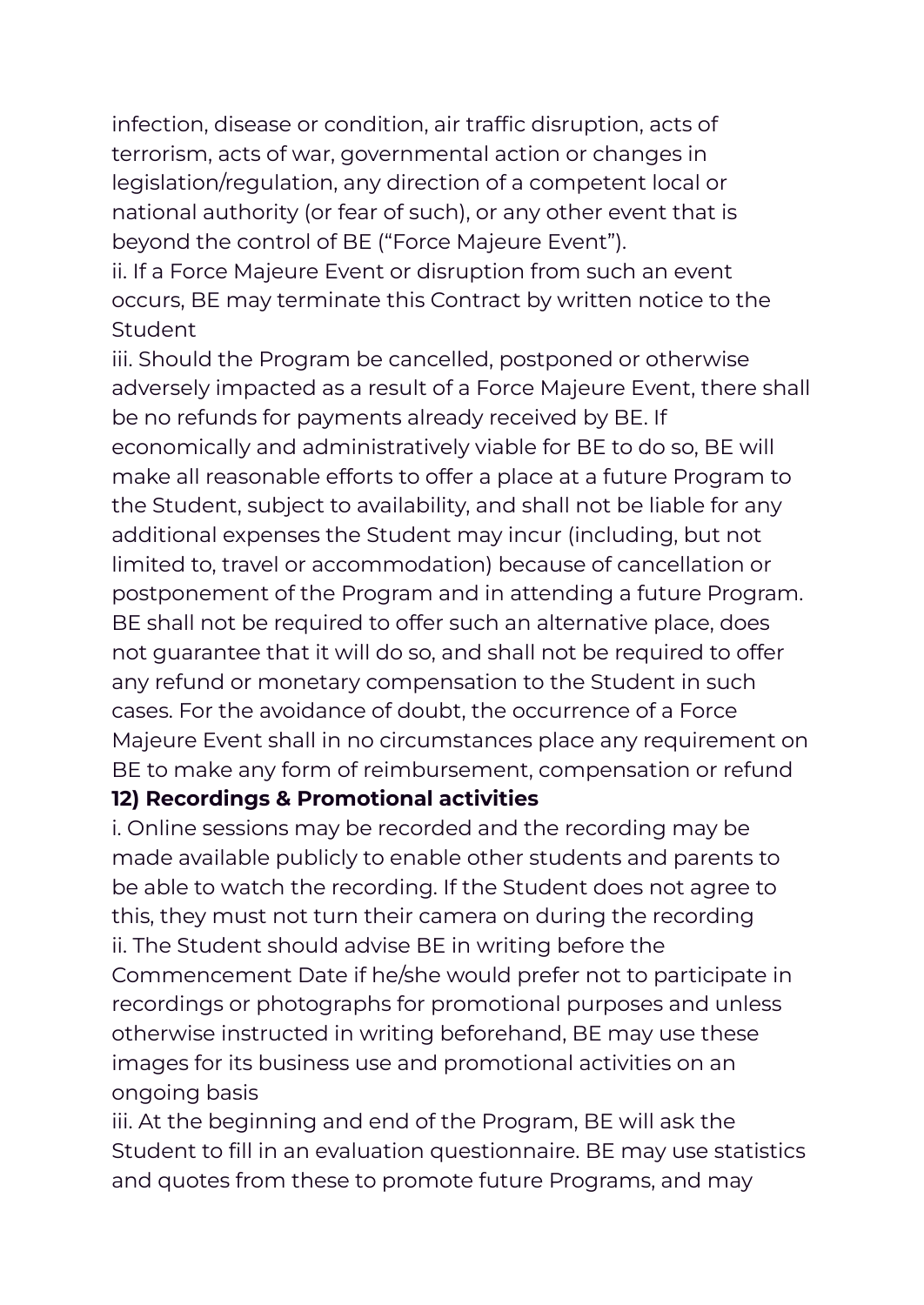credit the Student's name and school next to these quotes. The Student should advise BE in writing before the Commencement Date if he would prefer for BE not to use this information in future publicity.

# **13) Graduation**

i. Whether or not the Student Graduates or receives a certificate, report and/or letter of recommendation is at the discretion of BE. In order to Graduate from an Online Course, the Student must: a) attend all compulsory sessions for the full duration of the Online Course (except those for which the student is ill where the illness is certificated by BE at their entire discretion), and have participated positively and appropriately;

b) complete to an appropriate level and hand in all work required by the Student's tutor or mentor;

c) not plagiarise any work;

d) not have had the Contract terminated by BE

ii. If BE becomes aware of any breach to these Terms & Conditions, or the Online Guidelines, after the Online Course, BE reserves to right to withdraw the Graduation certificate, tutor report and/or letter of recommendation which has been conferred onto the Student

# **15) Platform**

i) The Student represents and warrants that he:

a) Will not share any login details or otherwise enable unlawful access to the Platform by any other person

b) Will not scrape, copy, share or otherwise extract the Content from the Platform

c) Nothing in these Terms & Conditions assigns or transfers to the Student any rights, title or interest (including any Intellectual Property Rights) in the Platform or the Content

d) Except as expressly warranted in these Terms & Conditions, and except to the extent prohibited by law, BE disclaims all implied representations and warranties regarding the Content including, but not limited to, any implied warranty of merchantability or fitness for a particular purpose. BE makes no representation that the Content will be error-free, correct, accurate, complete, reliable, secure, current or up-to-date. BE is not liable for the availability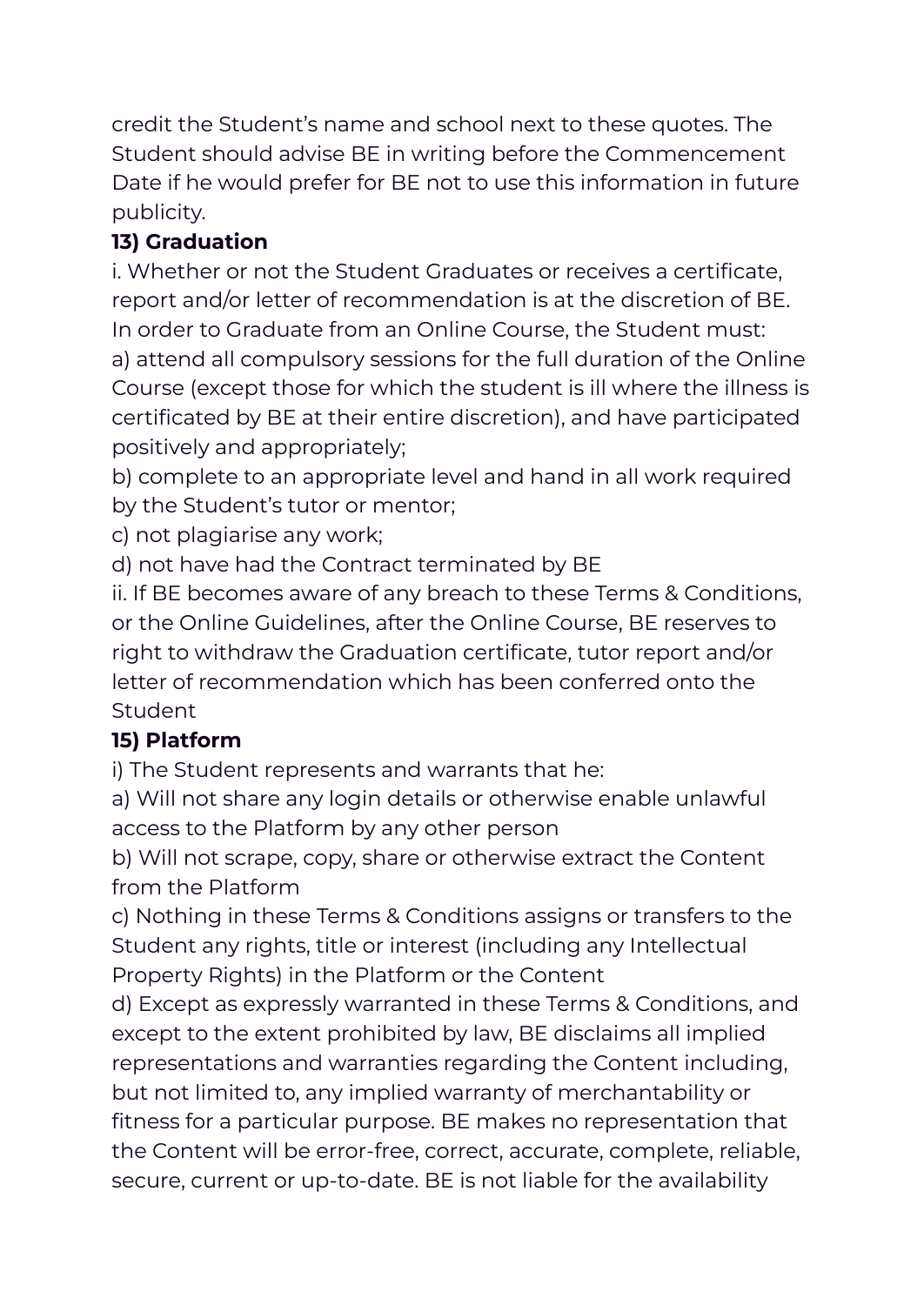and/or functionality of the Platform or any liability caused by any acts or omissions of the Community Buddies. All issues with the Platform (including, without limitation, its availability and functionality) are the sole responsibility of the Platform Provider ii) BE reserves the right to remove or edit any Content or Student Content at any time.

# **16) General**

i. Nothing in this Contract shall be construed as creating a partnership with the Student.

ii. The Student may not subcontract any rights under this contract to another person or company without the consent of BE. iii. BE may assign all or any of its rights under this Contract to any person or company without any requirement to notify or obtain further consent of the Student.

iv. No amendments of this Contract shall be effective unless confirmed in writing and signed by both BE and the Student. v. No waiver by BE of any breach of these terms shall be considered as a waiver of any subsequent breach of the same or any other provision. A waiver of any term, provision or condition shall be effective only if given in writing and signed by the waiving party and then only in the instance and for the purpose for which the waiver is given.

vi. Whilst every effort has been made to ensure that this Contract adheres strictly with the relevant provisions of the L. 441-1 Code of commerce in the event that any of these terms are found to be unlawful, invalid or otherwise unenforceable, that term is to be deemed severed from this Contract and shall not affect the validity and enforceability of the remaining terms. This term shall apply only within jurisdictions where a particular term is illegal.

vii. The headings in this Contract are for convenience only and shall not affect the interpretation of the Contract.

viii. Words imparting the singular shall include the plural and vice versa.

ix. References to any gender shall include the other gender.